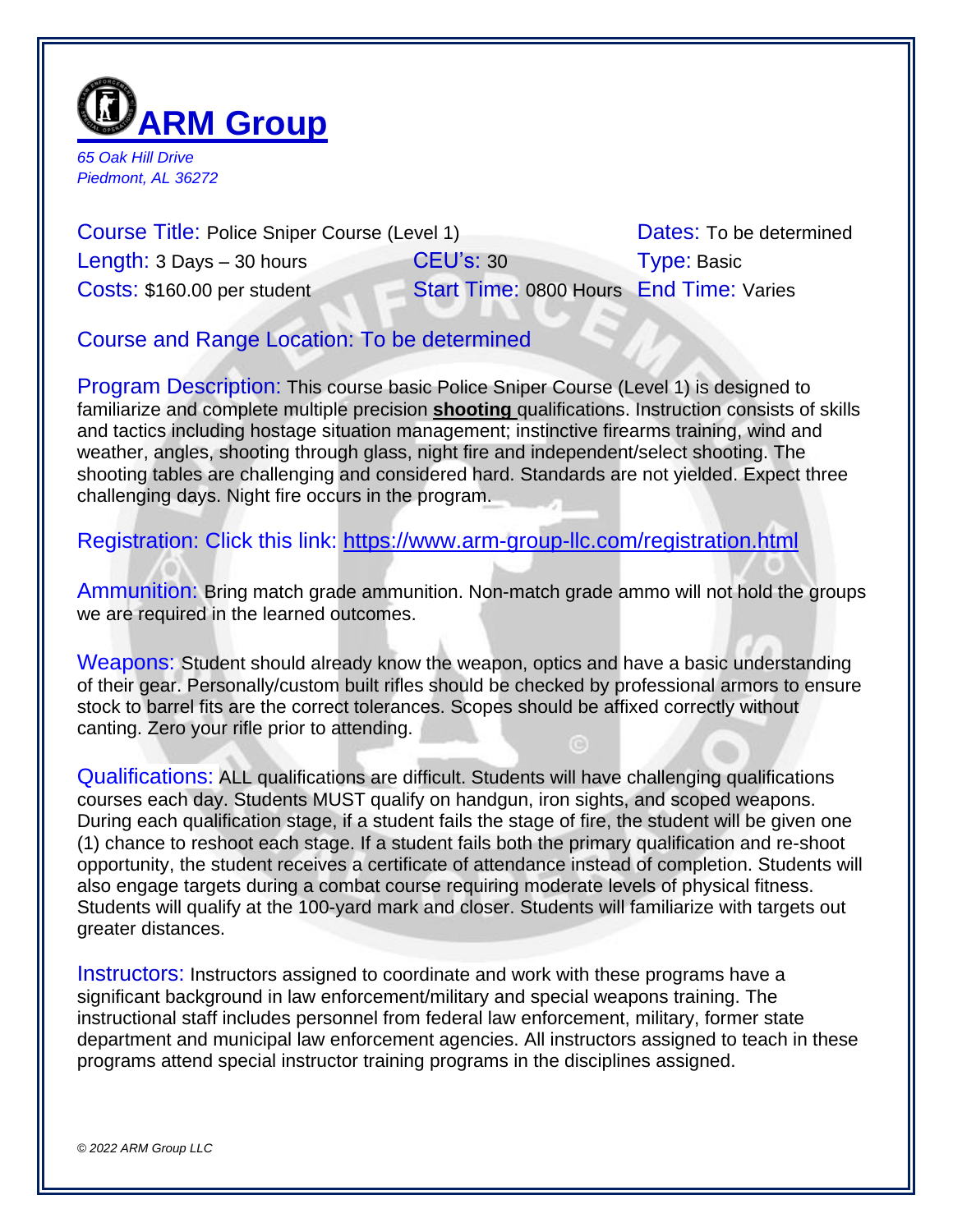Standards: Complete all training objectives and designated courses of fire which include combat courses under time as well as the use of the handgun.

Learning outcome of the training (what am I getting): The student will be able to engage targets with 100 percent accuracy out to 100 yards with a scoped rifle capable of delivering lethal fire during law enforcement operations.

## Each student needs to bring:

- o Wrap around eye protection and foam hearing protection
- o Duty Handgun with at least two serviceable magazines
- o Note pad, pen and water
- o Spotting scope, cleaning gear for all weapons
- o Shooting mat or blanket
- o Wet weather gear, bug spray, sun block, etc
- o Folding chair
- o Spotting Scope
- o Something to cover your head (large scarf, towel or shemagh) to cover your head

## Weapons and Ammunition

# NOTE: **Rifle and Scoped Ammunition should be Match Grade**

- o Pistol with holster and at least three magazines 150 Rounds
- o Iron Sighted Rifle with at least two magazines and 150 Match Grade Rounds
- o Scoped Rifle (Bolt or Semi Auto with magnification or scope) and 250 Match Grade Rounds

Payment: Checks, Money Orders and Purchase Orders (may be faxed to 256-238-0171) must be made out to ARM Group LLC and may be faxed to 256-238-0171 attn: ARM GROUP. Payment MUST presented on the first day of class unless other arrangements have been made. If the agency must have an invoice, we can prepare an invoice for your agency.

*Credit cards* are accepted over the phone - contact 256-238-1616 and advise which course you are attending and the amount to be charged. Credit card usage fees apply.

Failure to provide payment prior to the course will result in a non-registered status and you will be told to leave.

Contact Information: POC: David Partner at 256.525.9808, or Email ARM\_Group\_LLC@yahoo.com or [www.arm-group-llc.com.](http://www.arm-group-llc.com/)

### Minimum # Students: 10 Maximum of Students: 24

Firearms: The student will learn the weapon safety rules and abide by the rules at all times. We cannot afford an unsafe student in any class. Safety violations are dealt with swiftly. The student should be able to load, unload, and reload their firearm in a SAFE and CONTROLLED

*© 2022 ARM Group LLC*